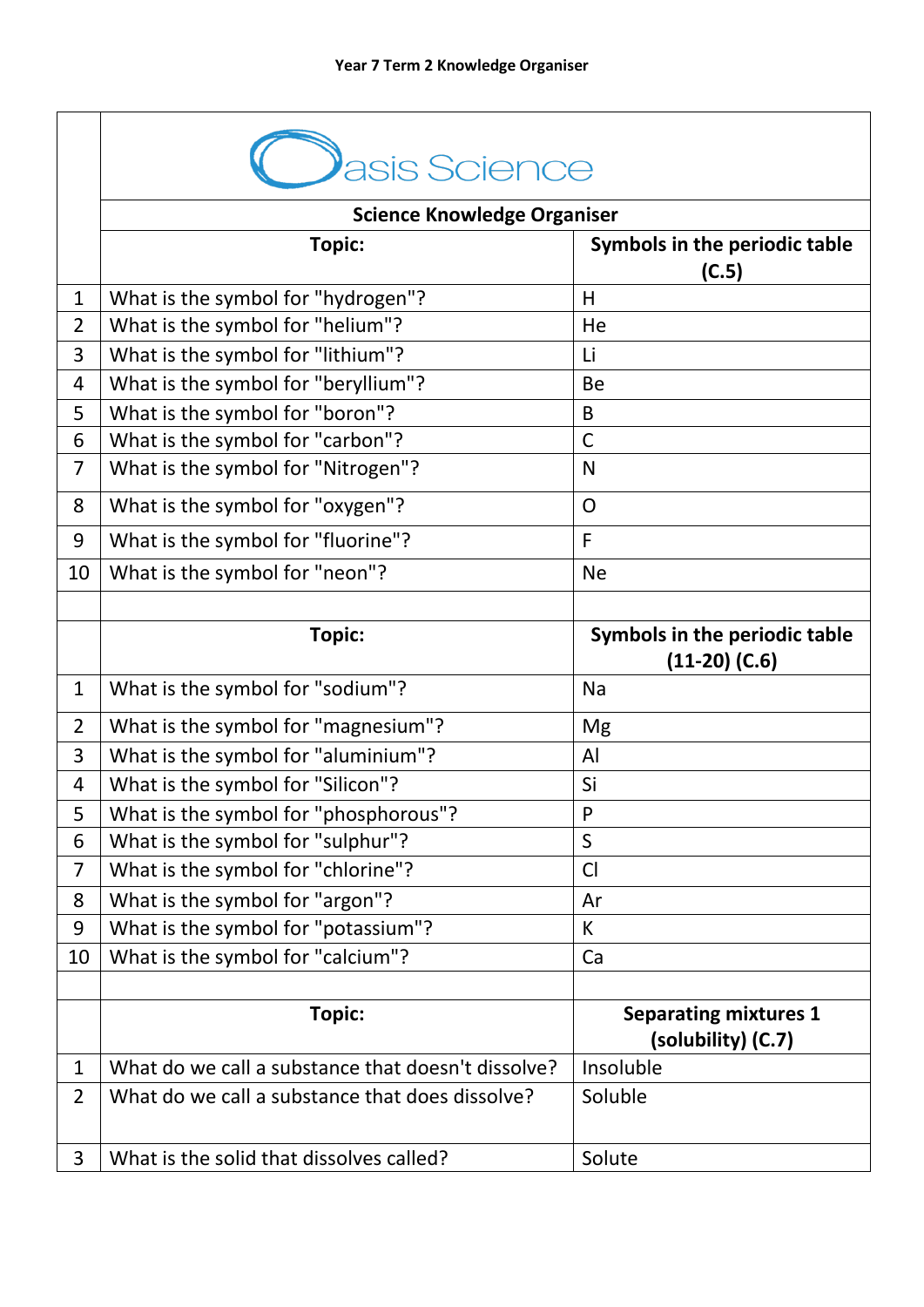| 4              | What is the liquid the substance dissolves in called?                      | Solvent                                                                                     |
|----------------|----------------------------------------------------------------------------|---------------------------------------------------------------------------------------------|
| 5              | What do we call a mixture of a solvent and solute<br>together?             | Solution                                                                                    |
| 6              | What do we call the point where no more solute<br>will dissolve?           | Saturation point                                                                            |
| $\overline{7}$ | Give two ways of increasing the rate of dissolving                         | Stir and heat                                                                               |
| 8              | Is sand soluble or insoluble?                                              | Insoluble                                                                                   |
| 9              | Are sugar or salt soluble or insoluble in water?                           | Soluble                                                                                     |
| 10             | Is fat soluble or insoluble in water?                                      | Soluble                                                                                     |
|                | Topic:                                                                     | <b>Separating mixtures 1</b>                                                                |
| $\mathbf{1}$   | What do we use to separate an insoluble solute                             | (solubility) (C.8)<br>Filtration                                                            |
|                | from solution?                                                             |                                                                                             |
| $\overline{2}$ | What do we use to separate a soluble solute from<br>solution?              | Evaporation                                                                                 |
| 3              | What do we use to separate a solvent from<br>solution?                     | <b>Distillation</b>                                                                         |
| 4              | What do we use to separate two or more coloured<br>solutions?              | Chromatography                                                                              |
| 5              | List the two pieces of equipment needed for<br>filtration                  | 1) filter funnel, 2) filter paper                                                           |
| 6              | What is the substance left in the filter paper after<br>filtration called? | Residue                                                                                     |
| 7              | What is the liquid that has been filtered called?                          | Filtrate                                                                                    |
| 8              | List the five pieces of equipment needed for<br>evaporation                | 1) evaporating basin, 2) tripod,<br>3) gauze, 4) heat proof mat, 5)<br><b>Bunsen burner</b> |
| 9              | What are the two stages of distillation?                                   | Heat (evaporate liquid) and<br>then cool (condense)                                         |
| 10             | What are two errors that can occur when carrying<br>out chromatography?    | Line drawn with a pen, solvent<br>level above the ink being<br>separated                    |
|                |                                                                            |                                                                                             |
|                | Topic:                                                                     | <b>Acids and alkalis (indicators)</b><br>(C.9)                                              |
| $\mathbf 1$    | What do we call a substance that changes colour in<br>acid or alkali?      | Indicator                                                                                   |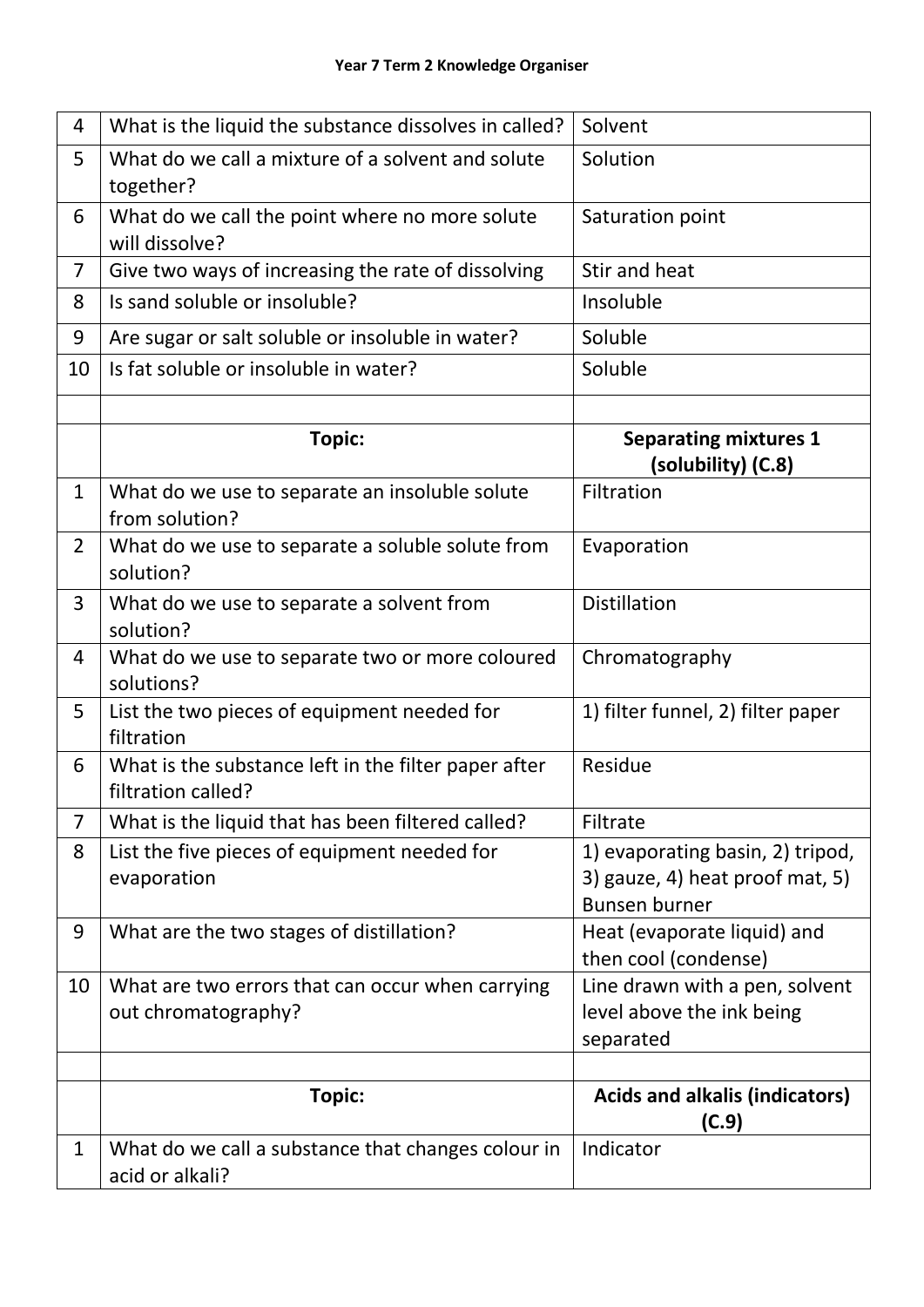| $\overline{2}$ | What colour would universal indicator turn in a               | Red                                          |
|----------------|---------------------------------------------------------------|----------------------------------------------|
|                | strong acid?                                                  |                                              |
| $\overline{3}$ | What colour would universal indicator turn in a<br>weak acid? | Orange                                       |
| 4              | What colour would universal indicator turn in                 | Green                                        |
|                | neutral substance?                                            |                                              |
| 5              | What colour would universal indicator turn in an              | Purple                                       |
|                | alkali?                                                       |                                              |
| 6              | What is the pH of a strong acid?                              | pH 1-3                                       |
| $\overline{7}$ | What is the pH of a weak acid?                                | pH 4-6                                       |
| 8              | What is the pH of a neutral substance?                        | pH <sub>7</sub>                              |
| 9              | What is the pH of a weak alkali?                              | pH 8-10                                      |
| 10             | What is the pH of a strong alkali?                            | pH 11-14                                     |
|                |                                                               |                                              |
|                |                                                               |                                              |
|                | <b>Topic:</b>                                                 | <b>Acids and alkalis (common</b>             |
|                |                                                               | substances) (C.10)                           |
| $\mathbf{1}$   | Name 2 examples of indicators                                 | Litmus paper and universal                   |
|                |                                                               | indicator                                    |
| $\overline{2}$ | What is the formula for hydrochloric acid?                    | <b>HCI</b>                                   |
| 3              | What is the formula for sulphuric acid?                       | <b>H2SO4</b>                                 |
| 4              | What is the formula for sodium hydroxide                      | <b>NaOH</b>                                  |
| 5              | Define "neutralisation"                                       | The reaction of an acid with an              |
|                |                                                               | alkali to form a neutral salt and            |
|                |                                                               | water                                        |
| 6              | Recall the general equation for a neutralisation              | Acid + alkali -> salt + water                |
|                | reaction                                                      |                                              |
| $\overline{7}$ | What makes an acid a concentrated acid?                       | Lots of acid particles in a given            |
|                |                                                               | volume                                       |
| 8              | What makes an acid a weak acid?                               | Very few acid particles in a<br>given volume |
| 9              | What makes an acid a strong acid? (extension only)            | Completely ionises in water                  |
| 10             | What makes an acid a weak acid? (extension only)              | Partially ionises in water                   |
|                |                                                               |                                              |
|                | Topic:                                                        | The Periodic table 1 (C.11)                  |
| 1              | Define "period"                                               | Rows in the periodic table                   |
| $\overline{2}$ | Define "group"                                                | Columns in the periodic table                |
| 3              | Which side of the periodic table contains metals?             | Left                                         |
|                |                                                               |                                              |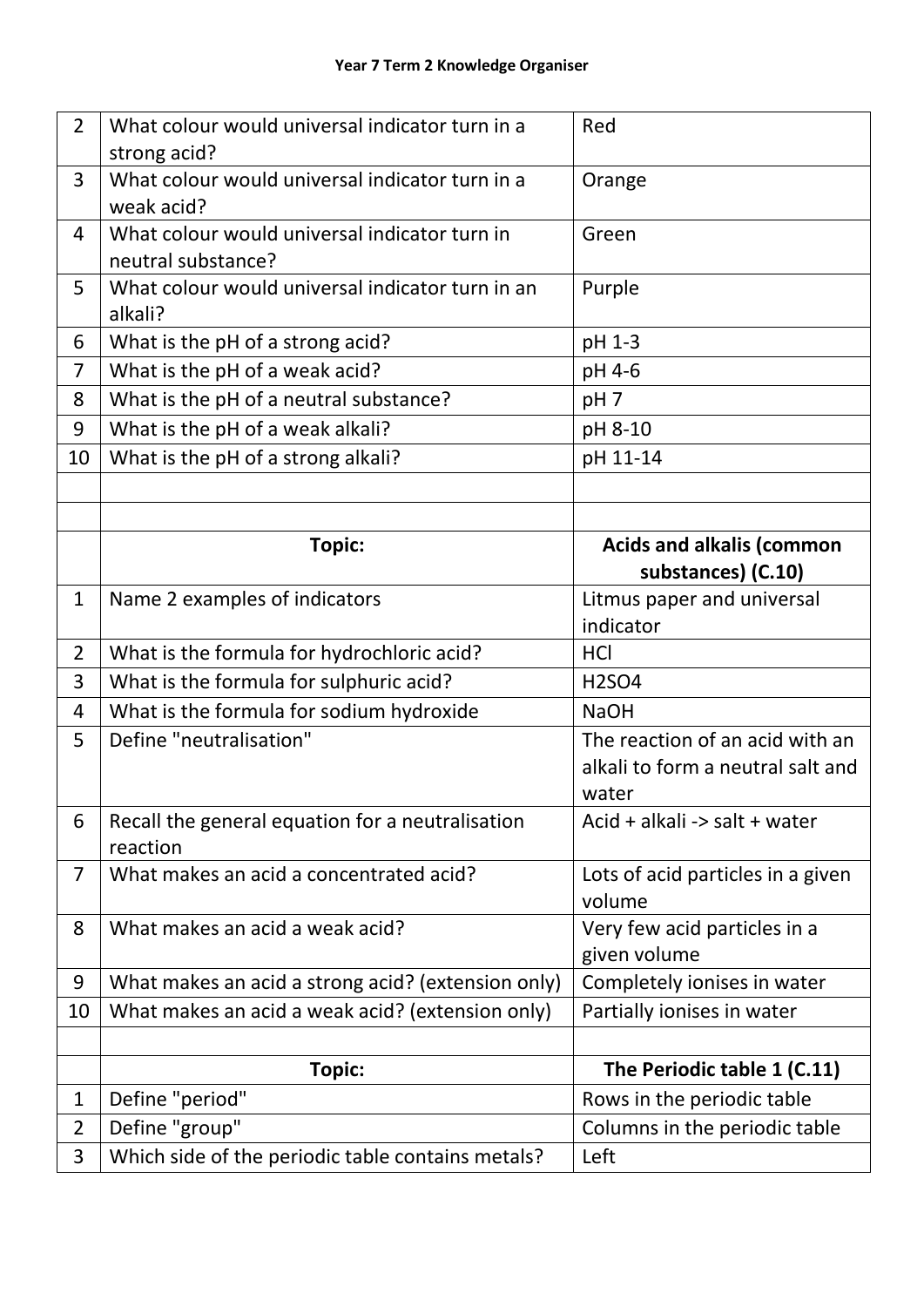| 4              | Which side of the periodic table contains non-<br>metals?                                    | Right                                                                                       |
|----------------|----------------------------------------------------------------------------------------------|---------------------------------------------------------------------------------------------|
| 5              | Where are alkali metals found in the periodic<br>table?                                      | Group 1                                                                                     |
| 6              | Where are halogens found in the periodic table?                                              | Group 7                                                                                     |
| $\overline{7}$ | Give 4 properties of metals                                                                  | *High melting point<br>*Good thermal and electrical<br>conductors<br>*Ductile<br>*Malleable |
| 8              | Give 4 properties of non-metals                                                              | *Low melting point<br>*Poor thermal and electrical<br>conductors<br>*Brittle                |
| 9              | Define "alloy" (extension only)                                                              | Mixture of two elements, one<br>is a metal                                                  |
| 10             | Why are alloys hard? (extension only)                                                        | Atoms are different sizes so<br>can't slide over each other                                 |
|                |                                                                                              |                                                                                             |
|                |                                                                                              |                                                                                             |
|                | <b>Topic:</b>                                                                                | The Periodic table 2 (history)<br>(C.12)                                                    |
| $\mathbf{1}$   | What is the name for the smaller number which<br>tells us how many protons the element hast? | Atomic number                                                                               |
| $\overline{2}$ | How are elements in the periodic table arranged?                                             | In order of atomic number<br>(lowest to highest)                                            |
| 3              | How do you calculate the number of electrons for<br>an element?                              | Use the atomic number                                                                       |
| 4              | What is the larger number called?                                                            | Mass number                                                                                 |
| 5              | How do you calculate the number of neutrons for<br>an element?                               | Mass number - atomic number                                                                 |
| 6              | The column (group) in the periodic table tells us<br>the                                     | Number of electrons in the<br>outer shell                                                   |
| $\overline{7}$ | Which scientist proposed the law of ovtaves and<br>arranged elements by mass number?         | John Newlands                                                                               |
| 8              | Why did scientists not accept Jonh Newlands'<br>proposal?                                    | Some metals were grouped<br>with others that had different<br>properties                    |